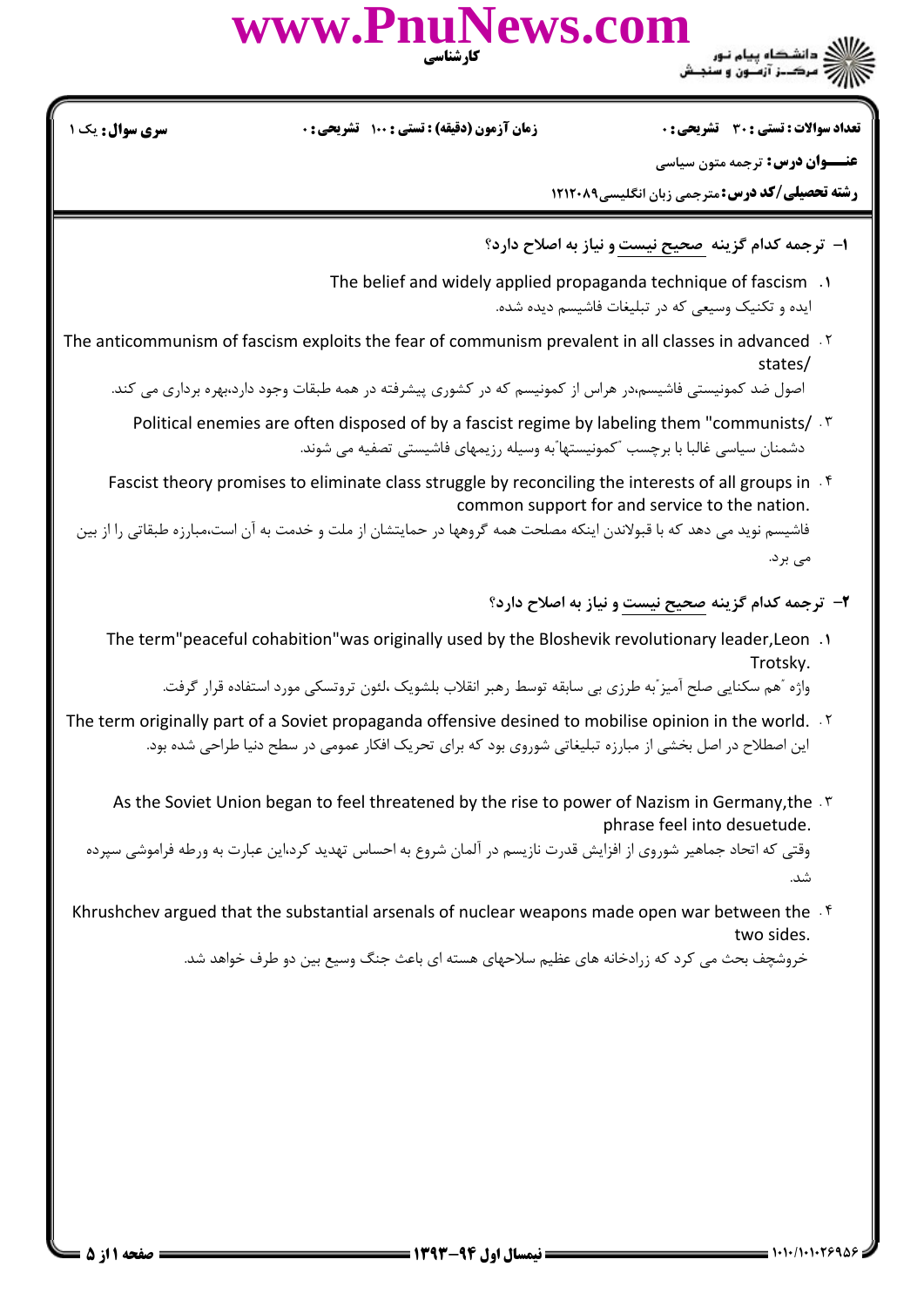

**تعداد سوالات : تستي : 30 تشريحي : . . ي صحي التصافي التشريحي : 30 تشريحي : . و تشريحي التصوي** سوا**ل :** ( يك : : : : :

**عنـــوان درس:** ترجمه متون سیاسی

**رشته تحصیلی/کد درس:** مترجمی زبان انگلیسی1۲۱۲۰۸۹

- ۳- ترجمه کدام گزینه صحیح است و نیاز به اصلاح ندارد؟
- In the past hundred and fifty years or so the idea of abstention from violence has attracted . significant numbers of followers.

در يكصدو پنجاه سال گذشته يا در همين حدود،ايده پرهيز از خشونت تعداد قابل توجهي دنباله رو جذب كرده است.

- So also,to an even greater extent,has the actual use of non-violent action in political affairs. C پایبندی عملی به پرهیز از خشونت در امور سیاسی هم،حتی در ابعاد گسترده تر پیروان بیشماری یافت.
- Such behaviour may derive from adherence to the general principal of abstention from violence or D indeed from the closely-related pronciple of pacifism.

چنین رفتاری ممکن است از وفاداری به اصل کلی پرهیز از خشونت و یا در واقع از اصل کاملا مرتبط با آرامش طلبی ناشی شده است.

- The behaviour of people using non-violent action whi neither initiate, nor retaliate with violence.  $\cdot$ <sup>6</sup> رفتار مردم با استفاده از اعمال عاری از خشن که نه خود آغازگر خشونت هستند و نه با خشونت مقابله می کنند.
	- ۴- مناسب ترین ترجمه برای عبارت زیر کدام گزینه است؟

## The prohibition of nuclear explosions or dumping of radioactive wastes on the continent

- ۰۱ ممنوعیت انفجارهای هسته ای و یا دفن زباله های هسته ای منطقه
- ۰۲ ممنوع بودن هر نوع انفجار هسته ای و یا خالی کردن زباله های هسته ای در این منطقه
	- ۰۳ ممنوع بودن هر نوع انفجار هسته ای و یا دفن زباله های هسته ای در این منطقه
	- ۴ . ممنوعیت انفجارهای هسته ای و یا خالی کردن زباله های هسته ای در این منطقه

## ۵– با توجه به ترجمهٔ جملهٔ زیر،برای کدام گزینه معادل مناسبی انتخاب شده است؟

In view of the very violent character of twentieth-century history this may seem paradoxical,but in many cases non-violence has been a response to violent events or to potentially violent situations. از دید شخصیتهای بسیار خشن قرن بیستم این ممکن است متناقض باشد،اما در مواردی زیاد پرهیز از خشونت جواب وقايع خشونت اميز بوده است.

response  $f$  paradoxical  $f$  character in view  $\cdot$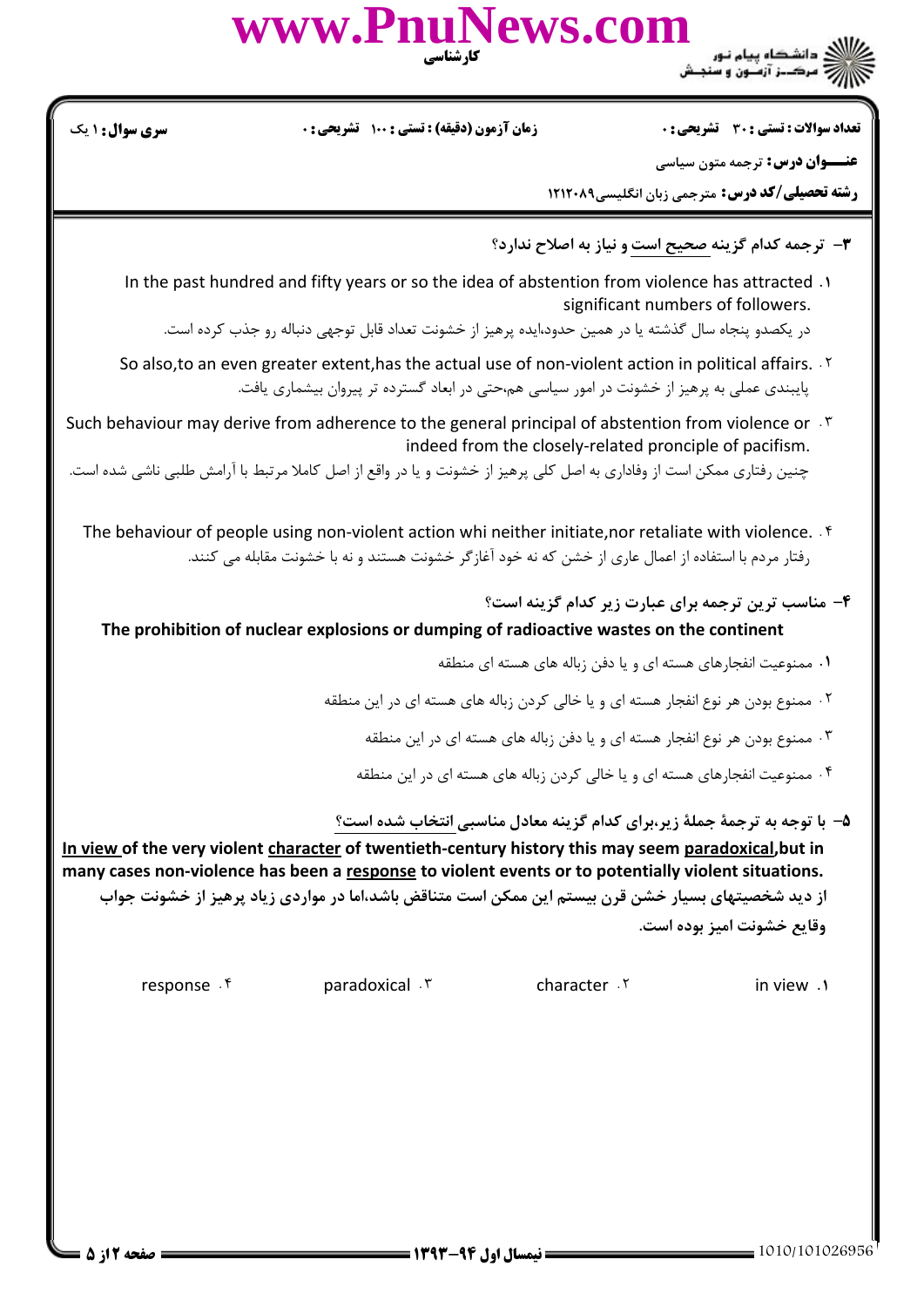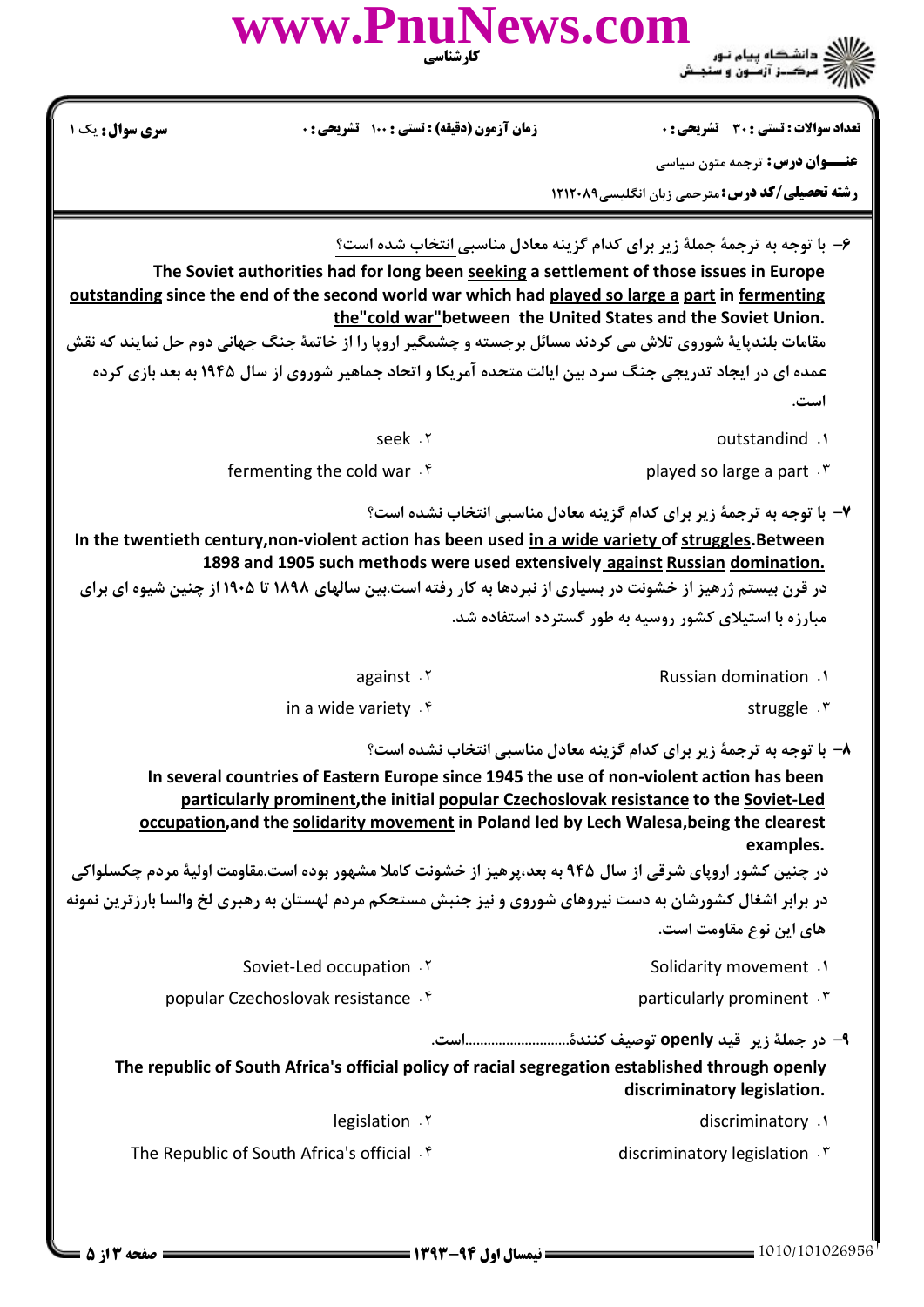|                                                                                                                                       | www.PnuNews.com<br>کارشناسی                 |                                                      | ///کے دانشگاہ پیام نور<br>/////// مرکــز آزمـون و سنجـش                                                                               |  |  |
|---------------------------------------------------------------------------------------------------------------------------------------|---------------------------------------------|------------------------------------------------------|---------------------------------------------------------------------------------------------------------------------------------------|--|--|
| سری سوال: یک ۱                                                                                                                        | زمان آزمون (دقیقه) : تستی : ۱۰۰٪ تشریحی : ۰ |                                                      | <b>تعداد سوالات : تستی : 30 ٪ تشریحی : 0</b>                                                                                          |  |  |
|                                                                                                                                       |                                             |                                                      | <b>عنـــوان درس:</b> ترجمه متون سیاسی                                                                                                 |  |  |
|                                                                                                                                       |                                             |                                                      | <b>رشته تحصیلی/کد درس: مترجمی زبان انگلیسی1۲۱۲۰۸۹</b>                                                                                 |  |  |
| ∙۱− مواد و شرایط این پیمان در مورد نمام زمینهای واقع در جنوب مدار شصت درجه جنوبی نافذ و معتبر است.                                    |                                             |                                                      |                                                                                                                                       |  |  |
| The provisions . f                                                                                                                    | Articles . ٣                                | The agreement $.7$                                   | The article .1                                                                                                                        |  |  |
|                                                                                                                                       |                                             |                                                      | 11- روزهای طلایی مهاجران طی دهه های ۱۹۵۰ میلادی با رسیدن نیروی کار و جمعیت به بالاتر از سطح مورد نظر و <u>مطلوب</u> به<br>يايان رسيد. |  |  |
| optimum . ۴                                                                                                                           | absurd . ٣                                  | tough . Y                                            | trickle .1                                                                                                                            |  |  |
| 12-In 1991 the USSR and USA pledged to stop supplying arms.                                                                           |                                             |                                                      |                                                                                                                                       |  |  |
| نقض کردند <b>1</b> ۰                                                                                                                  | متعهد شدند 2.                               | حمایت کردند <sup>.3</sup>                            | نپذيرفتند 4                                                                                                                           |  |  |
| 13-Normal methods of espionage were enough to keep track of what countries were doing.                                                |                                             |                                                      |                                                                                                                                       |  |  |
| دفاعی <b>1</b> ۰                                                                                                                      | نظامی 2.                                    | جاسوسى .3                                            | مبارزاتی <sup>.4</sup>                                                                                                                |  |  |
| 14- The process began in earnest with the signature of the Nuclear Arms Non-Proliferation Treaty.                                     |                                             |                                                      |                                                                                                                                       |  |  |
| با ناامیدی 1.                                                                                                                         | با جدىت .2                                  | د <sub>ر</sub> ابتدا <sup>.3</sup>                   | در ابهام <sup>.4</sup>                                                                                                                |  |  |
| 15- It was not permissible for a minister to publicize personal dissent from any decision of cabinet.                                 |                                             |                                                      |                                                                                                                                       |  |  |
| رضايت 1.                                                                                                                              | مخالفت 2.                                   | 3. شكايت.                                            | موافقت 4.                                                                                                                             |  |  |
| 16-It is the only possible partner for two other parties, neither of which could coalesce with the other.                             |                                             |                                                      |                                                                                                                                       |  |  |
| تعامل داشتن 1.                                                                                                                        | ائتلاف کردن .2                              | همکاری کردن .3                                       | رقابت کردن . 4                                                                                                                        |  |  |
| 17-Cases of non-violent action can be found in history of most countries at most times.                                               |                                             |                                                      |                                                                                                                                       |  |  |
| د <sub>ر</sub> اغلب مواقع <b>1</b> ۰                                                                                                  | بيشتر اوقات 2.                              | د <sub>ر</sub> ادوا <sub>ر</sub> مختلف <sup>.3</sup> | د <sub>ر</sub> اکثر زمانها <sup>.4</sup>                                                                                              |  |  |
| 18-There eas pressure for Europe to be left to fend for itself.                                                                       |                                             |                                                      |                                                                                                                                       |  |  |
| اشغال کردن <b>1</b> ۰                                                                                                                 | عقب نشین <i>ی</i> کردن 2.                   | حملهٔ نظامی کردن <sup>.3</sup>                       | خودسرانه عمل کردن۔ <sup>4</sup> ۰                                                                                                     |  |  |
| 19-The intensification of the cold war in the early 1980s was met with very deep opposition among<br><b>Western European publics.</b> |                                             |                                                      |                                                                                                                                       |  |  |
| ادامه <b>1۰</b>                                                                                                                       | حمايت 2.                                    | 3. تشدىد                                             | ويرانى .4                                                                                                                             |  |  |
| 20-Commentators often cite the Korean War as the first major act of the containment policy.                                           |                                             |                                                      |                                                                                                                                       |  |  |
| سياستمدا <sub>د</sub> ان <b>-1</b>                                                                                                    | كا <sub>ر</sub> شناسان 2.                   | مفسران 3.                                            | مخالفا <sub>ن</sub> .4                                                                                                                |  |  |
|                                                                                                                                       |                                             |                                                      |                                                                                                                                       |  |  |